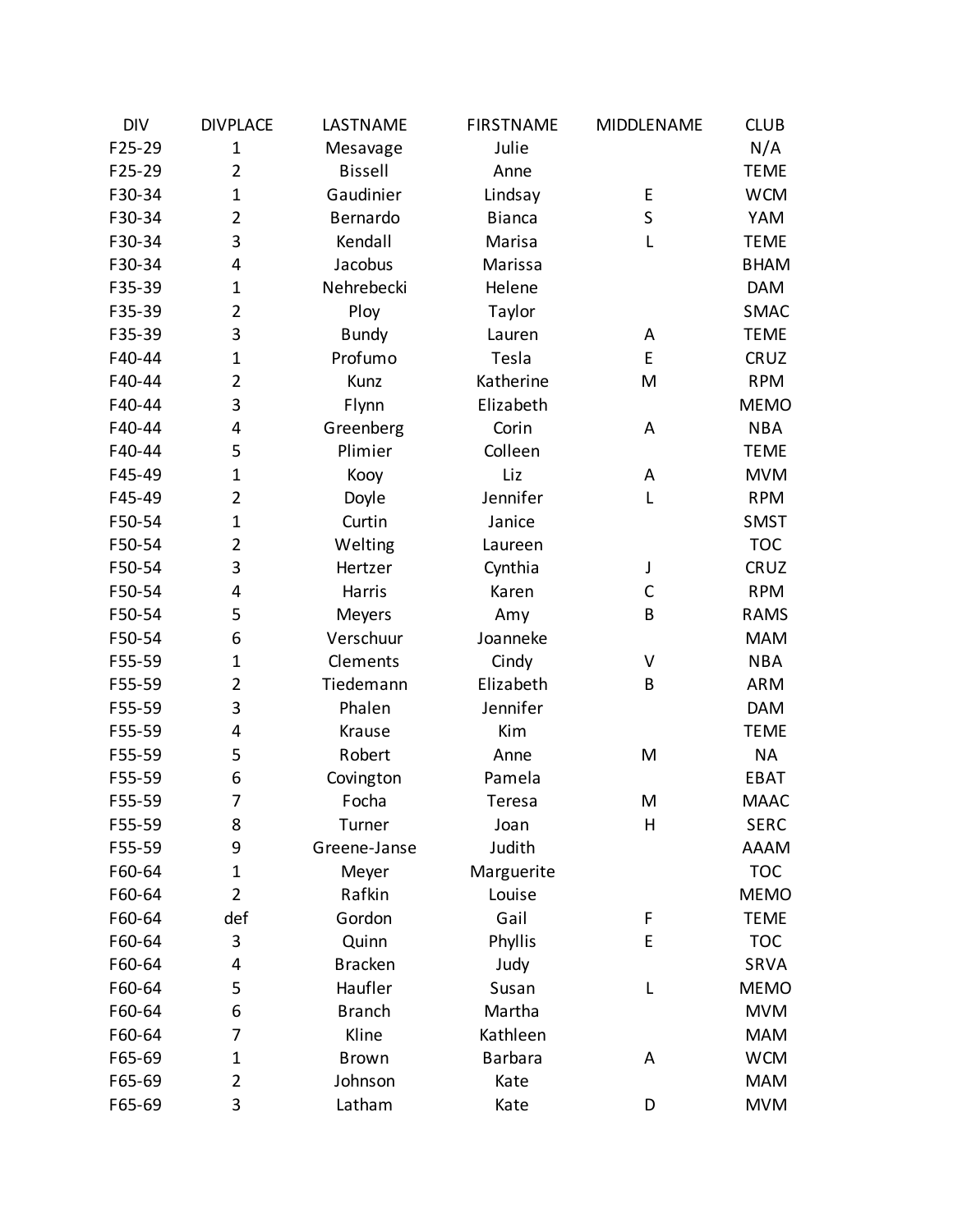| F65-69 | 4              | McCarthy      | Elizabeth    |             | <b>BAM</b>   |
|--------|----------------|---------------|--------------|-------------|--------------|
| F65-69 | 5              | <b>Banks</b>  | Patricia     | A           | <b>SERC</b>  |
| F70-74 | $\mathbf 1$    | Jones         | Alice        | A           | CALM         |
| F70-74 | 2              | Coholan       | Annette      |             | <b>RHMS</b>  |
| F75-79 | $\mathbf 1$    | White         | Susan        | E           | <b>TCAM</b>  |
| F75-79 | $\overline{2}$ | Cantini-Nork  | Mary         |             | DC           |
| M30-34 | $\mathbf 1$    | Law           | David        |             | <b>MAM</b>   |
| M35-39 | $\mathbf 1$    | Gawlick       | Craig        |             | <b>TSUN</b>  |
| M35-39 | 2              | Jessop        | Andrew       | M           | SRVM         |
| M35-39 | 3              | Chung         | Benjamin     | B           | <b>BAC</b>   |
| M40-44 | $\mathbf 1$    | <b>Bolz</b>   | <b>Brian</b> |             | <b>DAM</b>   |
| M40-44 | $\overline{2}$ | Kellenback    | Michael      |             | <b>TEME</b>  |
| M45-49 | $\mathbf{1}$   | Wright        | Eric         |             |              |
| M45-49 | 2              | Kneubuhler    | Yann         | A           | <b>RPM</b>   |
| M45-49 | 3              | <b>Burger</b> | John         |             | 027-W        |
| M45-49 | 4              | Punter        | Spencer      | $\mathsf C$ | <b>MELO</b>  |
| M45-49 | 5              | Raghavan      | Arvind       |             | SMAC         |
| M45-49 | 6              | Sodit         | Jeff         |             |              |
| M50-54 | $\mathbf 1$    | <b>Bond</b>   | Chris        | $\sf S$     | 053-M        |
| M50-54 | 2              | Collazos      | Daniel       | F           | <b>MEMO</b>  |
| M50-54 | 3              | Killion       | Sean         | Τ           | <b>BAC</b>   |
| M50-54 | 4              | Mayer         | Jonathan     |             | <b>RPM</b>   |
| M50-54 | 5              | Foster        | Jeffrey      | M           | <b>MEMO</b>  |
| M50-54 | 6              | Rehmet        | George       | Η           | <b>SERC</b>  |
| M50-54 | 7              | Cobb          | Mike         |             | <b>UC38</b>  |
| M55-59 | 1              | Keating       | Kevin        |             | <b>SMAC</b>  |
| M55-59 | 2              | Andre         | Scott        | C           | 000-U        |
| M55-59 | 3              | Houston       | Aaron        | N           | VJO          |
| M55-59 | 4              | Ensch         | John         |             | <b>CCA</b>   |
| M55-59 | 5              | Cistaro       | Anthony      | M           | <b>NBA</b>   |
| M55-59 | 6              | Laws          | Kenneth      |             | <b>BAM</b>   |
| M55-59 | 7              | Cotta         | James        | Α           | <b>CGM</b>   |
| M60-64 | 1              | Cutting       | <b>Steve</b> |             | <b>MAM</b>   |
| M60-64 | 2              | Citron        | Jeffrey      | M           | <b>MEMO</b>  |
| M60-64 | 3              | Ettlin        | <b>Brian</b> |             | <b>BAM</b>   |
| M60-64 | 4              | Hern          | Steve        | J           | SMST         |
| M60-64 | 5              | Volper        | Jules        |             | 150-W        |
| M65-69 | $\mathbf 1$    | Knight        | James        |             | QSSM         |
| M65-69 | 2              | Winterrowd    | Daniel       |             | <b>SMST</b>  |
| M65-69 | 3              | <b>Stock</b>  | Paul         |             | <b>EDHSC</b> |
| M65-69 | 4              | Sterne        | Erik         |             | <b>UC33</b>  |
| M65-69 | 5              | Roberts       | Dale         |             | <b>RPM</b>   |
| M70-74 | $\mathbf 1$    | Jochim        | Christian    |             | QSSSJ        |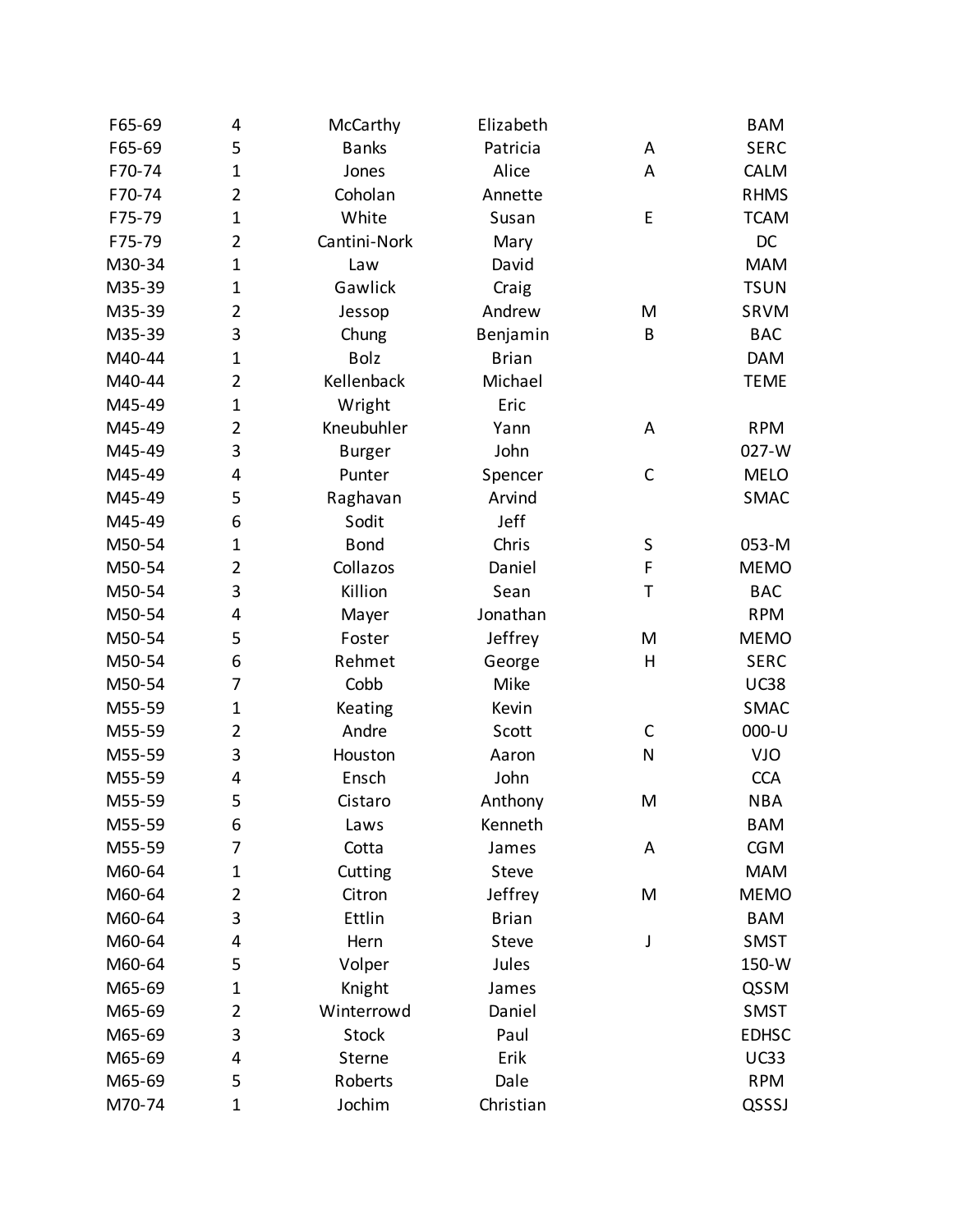| M70-74 | Rosenberg | Jon  | LNRS        |
|--------|-----------|------|-------------|
| M80-84 | Laramie   | Mike | <b>SERC</b> |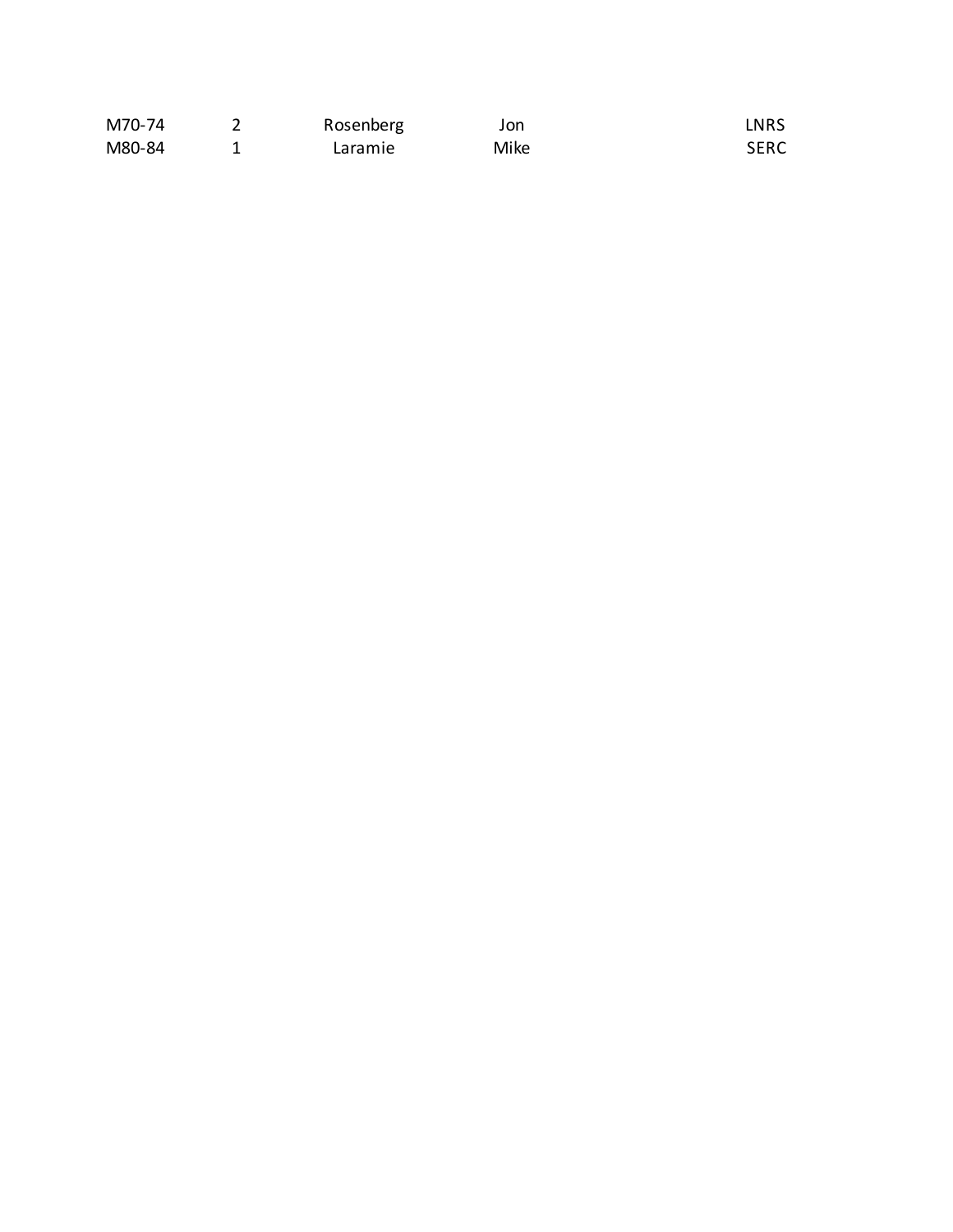| AGE | <b>TIME</b> | NO. | <b>OALLPLACE</b> |  |
|-----|-------------|-----|------------------|--|
| 28  | 26:58.3     | 125 | 46               |  |
| 25  | 30:52.9     | 255 | 70               |  |
| 30  | 20:52.0     | 89  | $\overline{2}$   |  |
| 34  | 26:19.6     | 58  | 41               |  |
| 30  | 27:30.0     | 243 | 26               |  |
| 34  | 29:17.2     | 100 | 27               |  |
| 39  | 23:31.0     | 129 | 10               |  |
| 37  | 27:30.7     | 133 | 52               |  |
| 35  | 28:13.7     | 64  | 58               |  |
| 42  | 20:39.2     | 249 | $\mathbf{1}$     |  |
| 43  | 26:00.1     | 112 | 38               |  |
| 40  | 26:30.7     | 86  | 24               |  |
| 40  | 30:11.8     | 94  | 67               |  |
| 43  | 33:01.8     | 132 | 81               |  |
| 48  | 24:22.9     | 110 | 15               |  |
| 49  | 29:38.9     | 82  | 65               |  |
| 52  | 21:18.8     | 80  | 3                |  |
| 54  | 22:13.3     | 160 | 4                |  |
| 50  | 22:31.3     | 250 | 6                |  |
| 53  | 28:11.1     | 214 | 56               |  |
| 51  | 28:50.1     | 127 | 61               |  |
| 54  | 32:01.9     | 225 | 76               |  |
| 58  | 23:30.2     | 72  | 18               |  |
| 56  | 23:50.1     | 153 | 12               |  |
| 55  | 24:08.4     | 130 | 14               |  |
| 57  | 26:28.7     | 111 | 42               |  |
| 58  | 28:55.2     | 237 | 62               |  |
| 58  | 31:43.0     | 174 | 74               |  |
| 58  | 31:56.9     | 87  | 29               |  |
| 58  | 32:34.6     | 157 | 80               |  |
| 59  | 36:39.7     | 95  | 85               |  |
| 60  | 23:33.9     | 126 | 11               |  |
| 61  | 24:34.3     | 137 | 16               |  |
| 61  | 24:48.5     | 93  | 29               |  |
| 64  | 24:50.3     | 136 | 18               |  |
| 62  | 25:43.4     | 61  | 21               |  |
| 62  | 27:05.3     | 97  | 25               |  |
| 60  | 27:10.7     | 62  | 49               |  |
| 63  | 32:24.2     | 107 | 79               |  |
| 66  | 29:33.9     | 63  | 28               |  |
| 65  | 30:28.0     | 104 | 68               |  |
| 67  | 30:42.4     | 116 | 69               |  |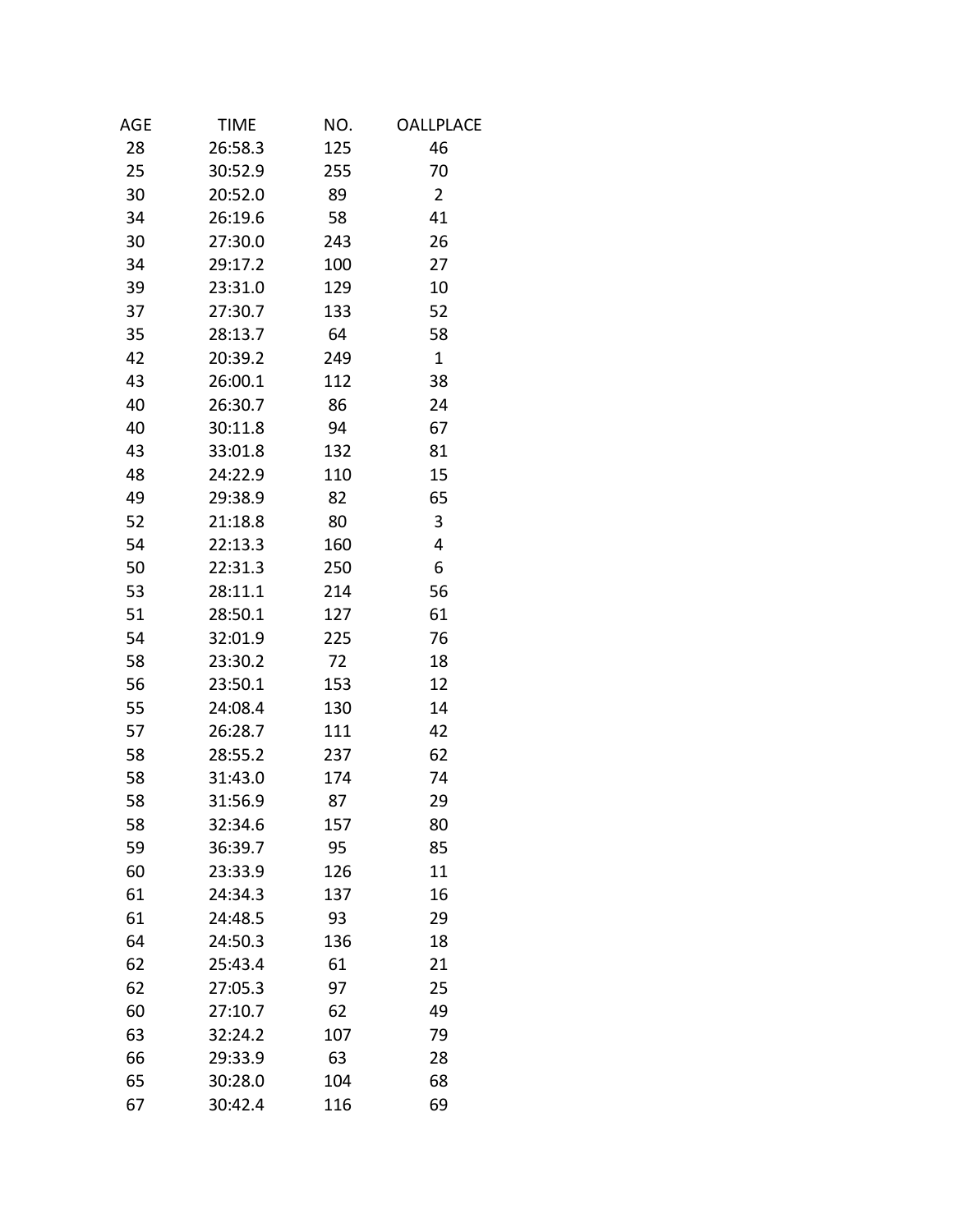| 65 | 31:41.2 | 257 | 73 |
|----|---------|-----|----|
| 67 | 34:10.6 | 55  | 32 |
| 70 | 27:01.5 | 105 | 47 |
| 71 | 32:11.6 | 209 | 30 |
| 77 | 38:23.5 | 161 | 33 |
| 75 | 43:38.6 | 246 | 87 |
| 34 | 22:53.1 | 117 | 14 |
| 38 | 22:23.8 | 90  | 5  |
| 37 | 22:25.6 | 102 | 10 |
| 38 | 22:33.1 | 68  | 12 |
| 42 | 23:10.6 | 59  | 17 |
| 44 | 25:36.5 | 242 | 20 |
| 46 | 22:49.0 | 163 | 7  |
| 47 | 23:51.7 | 108 | 23 |
| 49 | 25:11.2 | 65  | 33 |
| 49 | 28:12.5 | 134 | 57 |
| 48 | 28:48.8 | 138 | 60 |
| 48 | 32:20.2 | 238 | 78 |
| 52 | 21:06.1 | 60  | 2  |
| 50 | 21:17.5 | 75  | 4  |
| 52 | 21:27.1 | 106 | 6  |
| 53 | 23:01.5 | 124 | 16 |
| 53 | 25:55.7 | 88  | 37 |
| 53 | 26:28.8 | 221 | 23 |
| 54 | 26:49.5 | 73  | 45 |
| 56 | 23:30.6 | 218 | 9  |
| 55 | 24:56.6 | 53  | 19 |
| 59 | 25:10.9 | 98  | 32 |
| 57 | 25:49.4 | 83  | 36 |
| 56 | 26:13.6 | 69  | 40 |
| 57 | 28:41.7 | 119 | 59 |
| 58 | 29:49.7 | 76  | 66 |
| 62 | 22:01.7 | 81  | 7  |
| 64 | 24:02.4 | 71  | 13 |
| 63 | 27:27.8 | 84  | 50 |
| 60 | 31:03.7 | 215 | 71 |
| 63 | 33:05.7 | 159 | 82 |
| 66 | 22:58.8 | 109 | 8  |
| 69 | 24:38.0 | 162 | 17 |
| 66 | 26:05.7 | 150 | 22 |
| 67 | 27:52.2 | 149 | 53 |
| 69 | 31:40.8 | 231 | 72 |
| 71 | 28:01.4 | 103 | 54 |